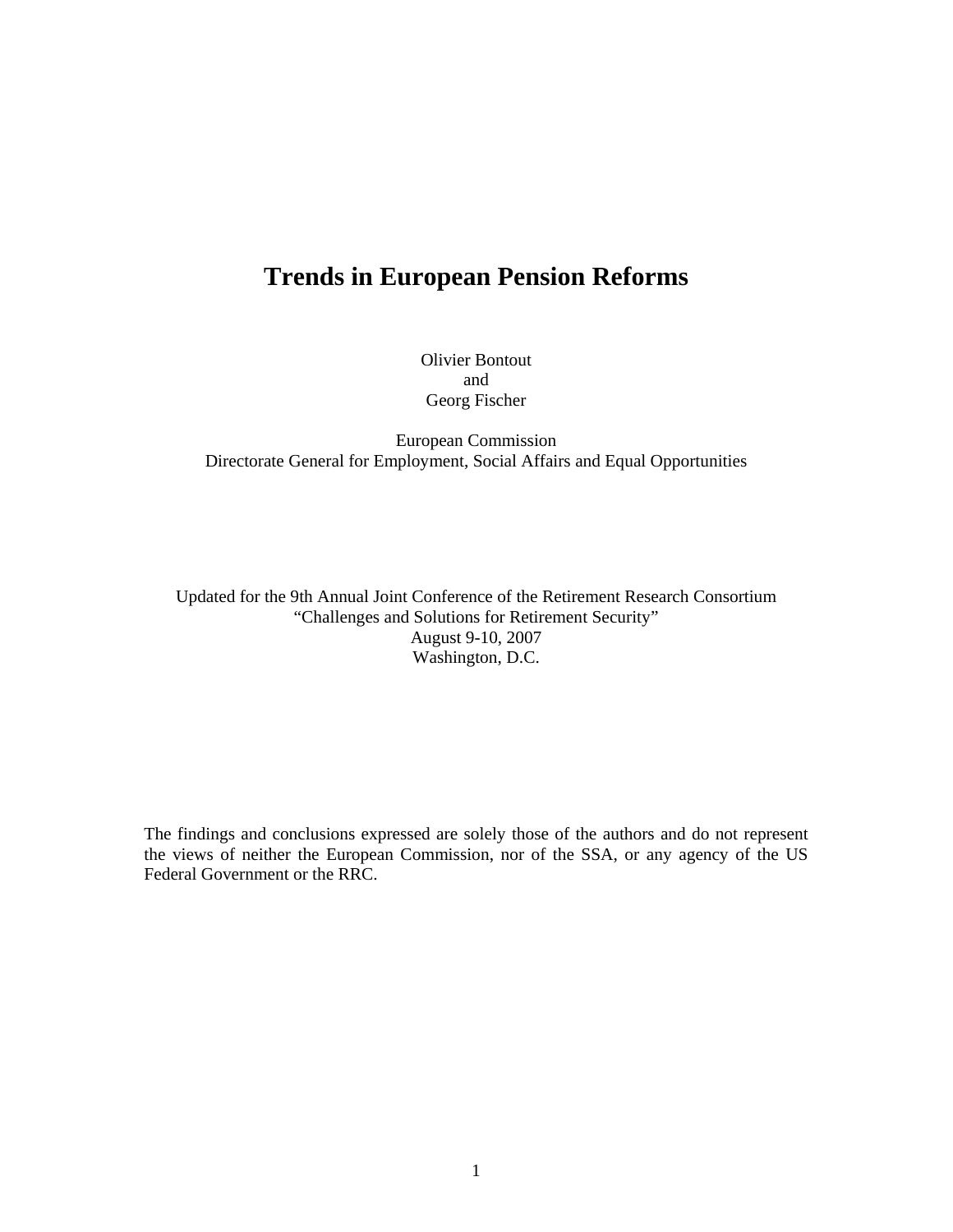### **Introduction**

Pension systems are one of the great achievements of the welfare States in Europe in the last century and remain a key element of our social model(s) also in this century. The fact that poverty is no longer the status quo for people who stop working and that many are able to maintain their standard of living after retirement are key achievements of social protection policies. Incidentally – in the EU social protection slang – this is referred to as adequacy of pension systems.

The nature of the pension challenge is not only about demographic trends. It is also about changes in society and in the labour market. Results from the European process of open coordination in the area of pensions enable to characterise the main features of ongoing pension reforms (section 1). Ongoing changes in the labour market and projected impacts of reforms on adequacy and sustainability are essential to monitor (section 2). The reforms now seem to focus on a few outstanding issues (section 3).

### **1. The pension challenge and the European OMC**

### **Similarities of pension provision and diversity within EU**

Public provision plays a central role in national pension systems, which are very diverse among EU27, highlighting that there is no one-size-fits-all solution. While the basic goals of access, adequacy and financial sustainability are universal to all systems, there is considerable degree of variation in design at the national level, notably as a result of historical differences regarding preferences for redistribution or individual choice.

The dominant proportion of total pension provision in almost all EU27 Member States is organised within the general government sector. Pension systems in Europe are generally built on a general statutory social security scheme, functioning on an unfunded basis (pay-asyou-go - payg - where current resources are providing the resources for paying out current benefits).

Benefits provided by those schemes are the major share of pension income for older people. The financing can be based on social security contributions (like for instance in DE, FR, ES or IT) or alternatively on taxes from general budget (like in DK). Those schemes can nevertheless be designed in various ways, depending notably on the earnings – benefit link, for instance including flat-rate universal benefits (like in NL) or notionally defined contributions schemes where benefits are strongly related to former incomes (like in SE).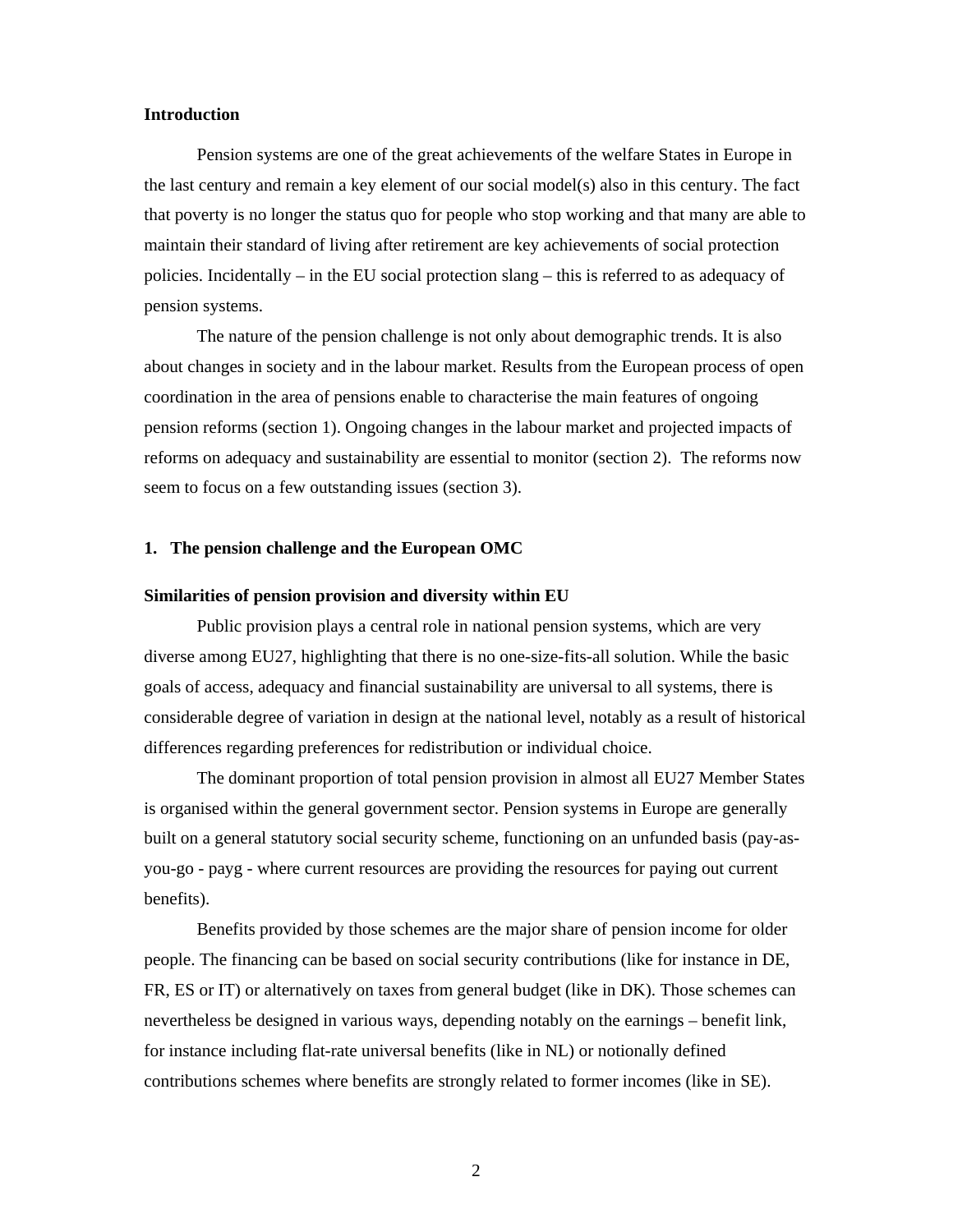These schemes include (or are complemented by) minimum benefits for those who did not accrue sufficient pension rights. One can identify three main types of minimum income benefits specifically dedicated to older people: minimum benefits within the earnings related pensions (this can also include minimum accrual rules for those in the labour market), flat rate benefits for older people (generally for people aged 65 or more), and separate social assistance benefits.

These schemes are also often complemented by funded schemes, be they statutory, occupational or voluntary: the first two categories include funded tiers of statutory schemes and all occupational schemes (where membership has a direct link to employment, be they mandatory or voluntary), while the third category includes individual schemes (voluntary where membership does not have a direct link to employment).

In spite of differences, one can depict European general pension provision within four main clusters:

- Earnings related payg pensions, marginally complemented by occupational or voluntary pensions (notably PT, CY, CZ, MT, EL, ES, FR, LU, AT, SI, FI, RO). A number of Member States are also building reserves for their unfunded schemes (notably FI, but also BE, ES, FR or IE);

- Earnings related payg pensions increasingly complemented by statutory funded pensions (PL, HU, EE, LT, LV, SK, BG, and SE);

- Mainly flat rate public payg pensions traditionally complemented (sometimes increasingly) by funded occupational pensions (notably IE, UK, NL, DK);

- Earnings related payg pensions complemented (traditionally and sometimes increasingly) by occupational or voluntary pensions (notably BE, IT, DE, SE).

### **The pension challenge is common to all types of pension provisions**

In essence the pension challenge lies in the growing gap between two decisive parameters for any pension system: life expectancy and retirement age. In Europe, the former increases continuously and the latter has declined. While it was normal to retire well after the age of 60 during the 1960's, employment of older workers declined in the 1970s and 1980s in many countries. Despite recent increases, average ages of leaving the labour market remain well below the levels of the late 1960s (Graphs 1 and 2).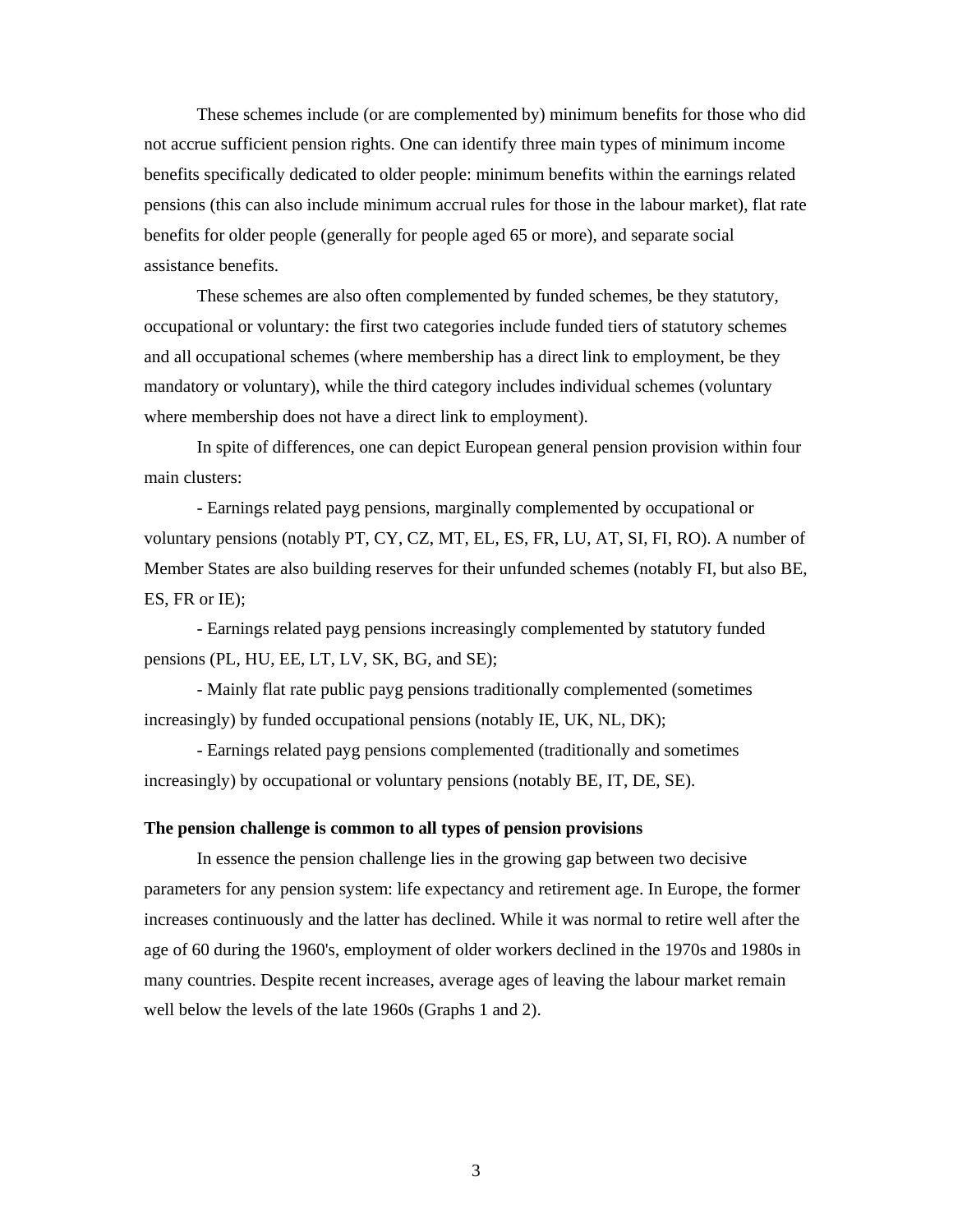**Graph 1 – Activity rates by gender in the EU 1970 and 2005** 



Source : Employment in Europe (2007), forthcoming.



**Graph 2 – Cohort comparisons 1981-1986-1991 by Gender in EU**  381-1986-1991 by gender in the EU

The decline in average effective retirement age (accompanied by an increase in the age of entering the labour market) runs contrary to the substantial increase in life expectancy during the same period. Life expectancy at 60 for EU25 has increased by about 4 years from 1960 to 2000. The most recent Eurostat projections see life expectancy in the EU25 at 65 increasing by a little more than another four years from 2004 to 2050.

In most Member States, people are now used to retiring at the average age of 60 after having started to work around 20. In 2004, the related dependency ratio (population over 60, as a percentage of population in the 20-60 age brackets) amounted to a bit less than 40%. According to demographic projections, this ratio would increase in 2025 to almost 60% and in 2050 to 80%. To illustrate this one can notice that in 2025, the ratio of 65+ compared to 15-64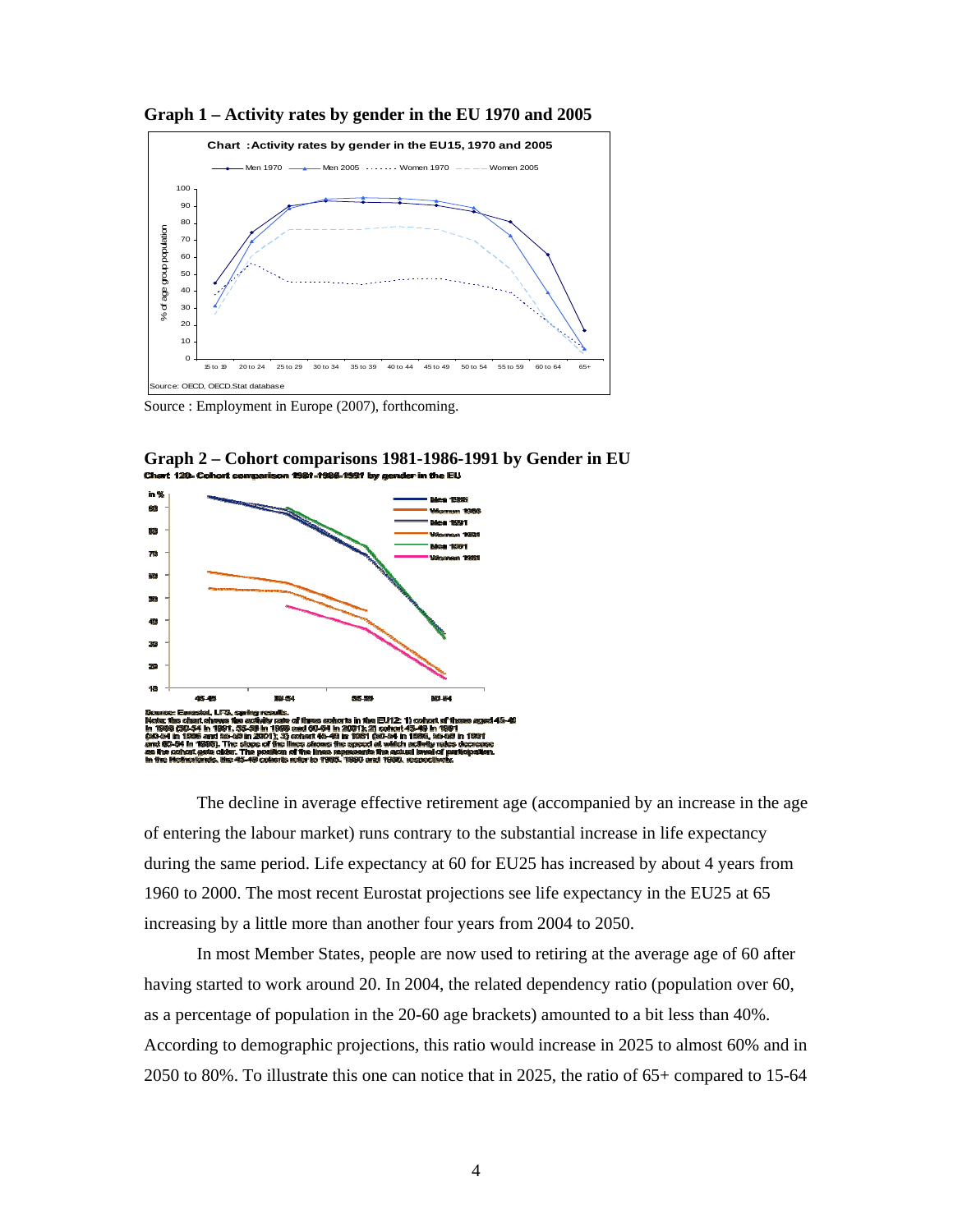would be around 40%, but one would need to raise the age ceiling to 70 in 2050 to maintain this ratio.

The ageing challenge is common to all pension systems as all pension systems need to compensate for the decline in employment of older workers and the continuous increase in life expectancy. Pay as you go systems are directly affected by ageing of population as their future contribution base is shrinking while the number of beneficiaries is increasing. Hence, if people retire at the same age, they will benefit from a pension for a longer period. This will need to be financed by future active populations or benefits would necessarily be lower. Funded systems may be safe in terms of contributions base, but the increase in life expectancy also implies some imbalance: if contributions are not increased and/or people do retire later, benefits would be lower. In absence of reform, defined benefit (DB) systems would be unable to maintain their promises, while defined contribution (DC) systems would result in benefit levels well below what was foreseen when people paid in. In general, potential effects of ageing and a shift in the balance between active population and retired people on rates of returns and productivity affect both systems as well. Rates of returns affect future benefits in funded systems, while productivity affects contribution levels in unfunded systems.

In absence of reform, public finances would need to fill – partially – the gap leading to potential pressures on budgets and substantial political splits in societies. Moreover, in a currency area or single market with free movement of people, negative effects in one country could spill over into others – via interest rates and mobility.

### **An 'open' European coordination framework for pension reforms - OMC**

Pension reforms have been on the European agenda for more than ten years. The pension debate focuses now not any more on if but on how. From the very beginning, the pension debate started with the question of whether or not we need pension reforms. Recently, the debate has developed further.

The first real push came from the side of Finance Ministers and Central banks worried about both short term burdens on public budgets and about the long-term impacts on the stability of public budgets. About the same time, labour market experts pointed to the high levies on labour resulting from pension and other social insurances as one of the reasons for low employment, most notably among the less skilled work force. Hopes have faded however that only cuts in social contributions would lead to an improvement in the labour markets.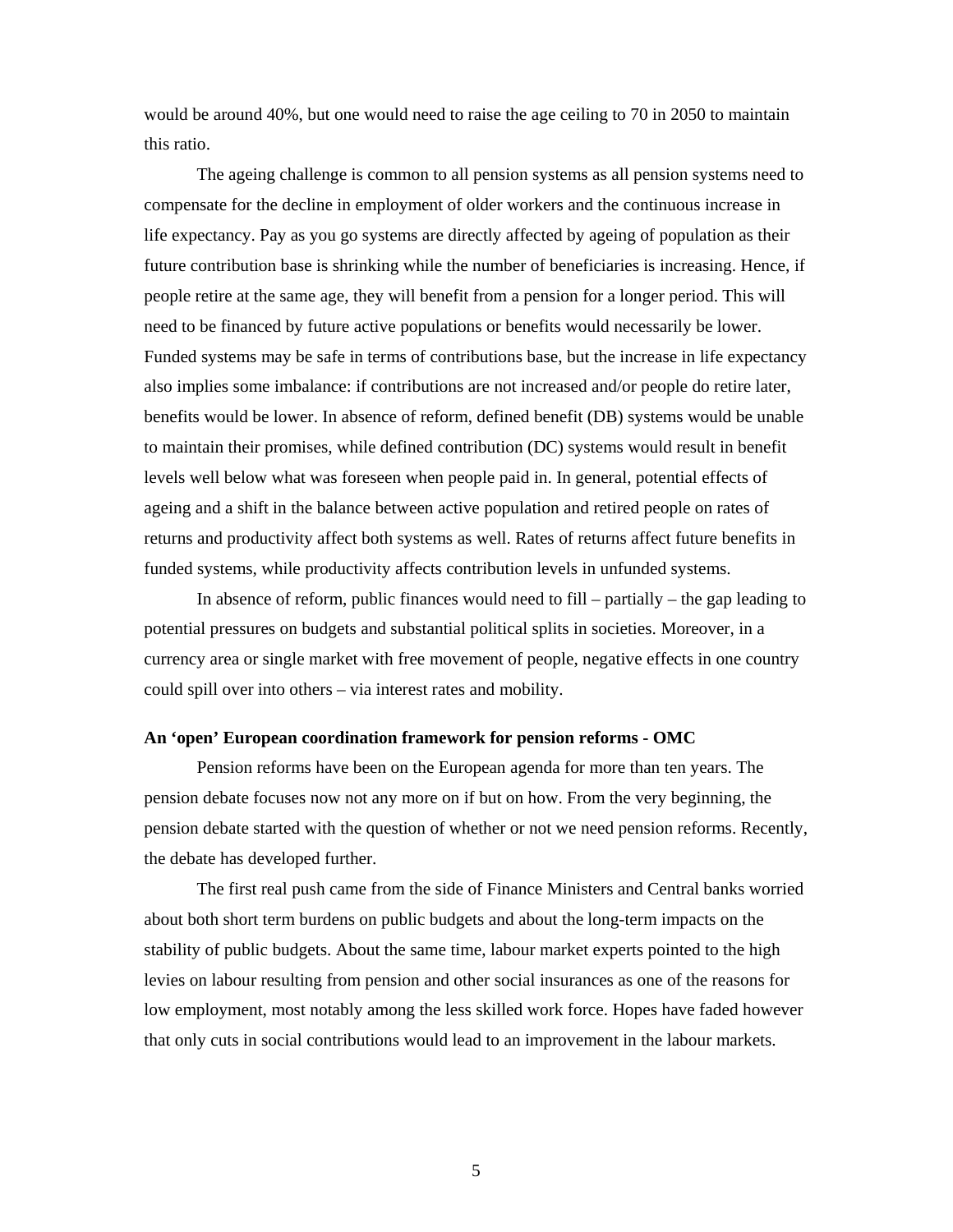The bridge between challenges and reform trends tells us much about the European pension reform efforts, a cooperative process between the Member States, the European Commission and the Council which is the main source of information for this article.

Challenges are in essence common. Member states actions impact others, and social cohesion has a clear European dimension. But this is not the only reason why there is action on the EU level: we do have common values and understandings such as those expressed in the charter of fundamental rights. These include the right of older people to a decent standard of living. Social cohesion is not just a national issue but also a European one.

The basic structure of this coordination process is as follows: Member States and the European Commission have agreed to work within the open method of coordination on social inclusions and social protection. The open method of coordination works through the common setting of objectives by the European Commission and the Council of Ministers, the reporting by the Member States on the basis of these objectives, and the Commission synthesising the findings in a report which is subsequently endorsed by the Council. Then, at the EU level, overall progress, challenges and arising areas of future concern are reported on, as are the type of action to be taken.

Agreement is that the key objectives of pension reforms, adequacy, financial sustainability and adaptation of systems go together: pension systems should provide adequate retirement incomes in a financially sustainable way while adapting to societal and economic change. Member States presented a first round of National Strategy Reports in 2002 and a second in 2005. These have been synthesised in 2006 by the Commission in the Joint Report on Social Protection and Social Inclusion (see box), endorsed by the European Council and by the Commission Services Paper, "Synthesis Report on Adequate and Sustainable Pensions"1 and its annexes (country summaries and horizontal analysis).

Six key issues have been identified. Four issues were already highlighted in the 2003 Joint Pension Report<sup>2</sup> and still remain a priority: strengthening incentives for working longer; developing a life-cycle approach and strengthening the link between contributions and benefits while ensuring adequate income replacement and managing increasing longevity; making pension systems more adaptable to structural changes; strengthening the role of minimum pensions and of solidarity in pension systems. Two other issues emerge more forcefully in the 2006 Synthesis report, especially in the light of recent reforms: securing

l

 $1$  SEC(2006)304

http://ec.europa.eu/employment\_social/social\_protection/docs/2006/rapport\_pensions\_final\_en.pdf  $^2$  http://ec.europa.eu/employment\_social/social\_protection/docs/cs7165\_03\_en.pdf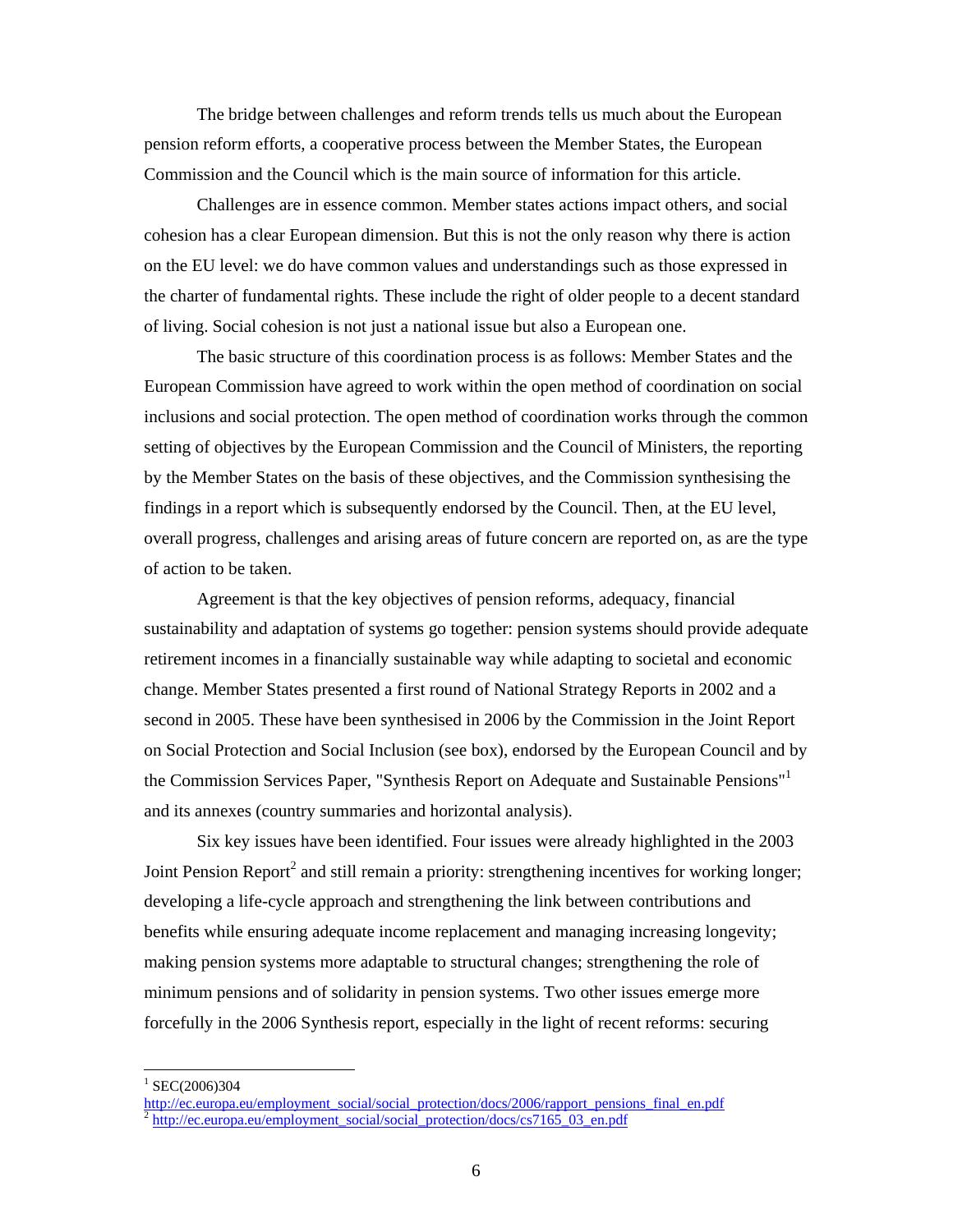private pensions that can complement and partially replace public pension provisions and

strengthening the governance of pension systems.

## **Box – Key reforms of statutory schemes**

Most Member States have introduced reforms of statutory pension schemes providing earnings-related pensions. The contribution period taken into account in the calculation of pensions, the pace of accrual of pension benefits, the pace of revalorisation of past wages (no revalorisation, revalorisation on prices, on wages, or a mix), the pace of indexation of current pensions, but also standard retirement ages vary appreciably among Member States and are generally the target of adjustments during reforms, with various time horizons.

Also, a significant development has been the introduction of a demographic adjustment factor in a number of Member States (in payg systems like in DE, FR, AT, FI, in NDC ones like PL, SE and LV and in all DC-funded schemes), which take account of future demographic trends and in particular of increases in life expectancy. They thus provide strong incentives for people to postpone retirement to match rising life expectancy and offer opportunities to achieve adequate pension levels. It can be noted that the same effects can be achieved by more fundamental changes in the organisation of pension systems, but that the expected effects are actually similar.

# **2 - Ongoing changes in the labour market and projected impacts of reforms on adequacy and sustainability**

### **Labour market and retirement behaviours**

Over the last decade, the employment rate of older workers has increased, reversing a long declining trend. The employment rate of older workers (55-64 age brackets) has increased from 36% in 1995 to 45% in 2006 for EU15, while the increase for EU25 went from 37% in 2000 to 44% in 2006. But in spite of these recent increases, there is still a a long way to go in order to reach the European target of 50% employment among older workers. These evolutions actually show significant discrepancies (graph 3): the levels still differ and to a lesser extent so do the size of improvements. In any case compared to the huge declines (10 to 20 percentage points) observed earlier on, the improvements look small but as a signal of a changing trend they are important.





Source: Labour Force Survey, annual averages.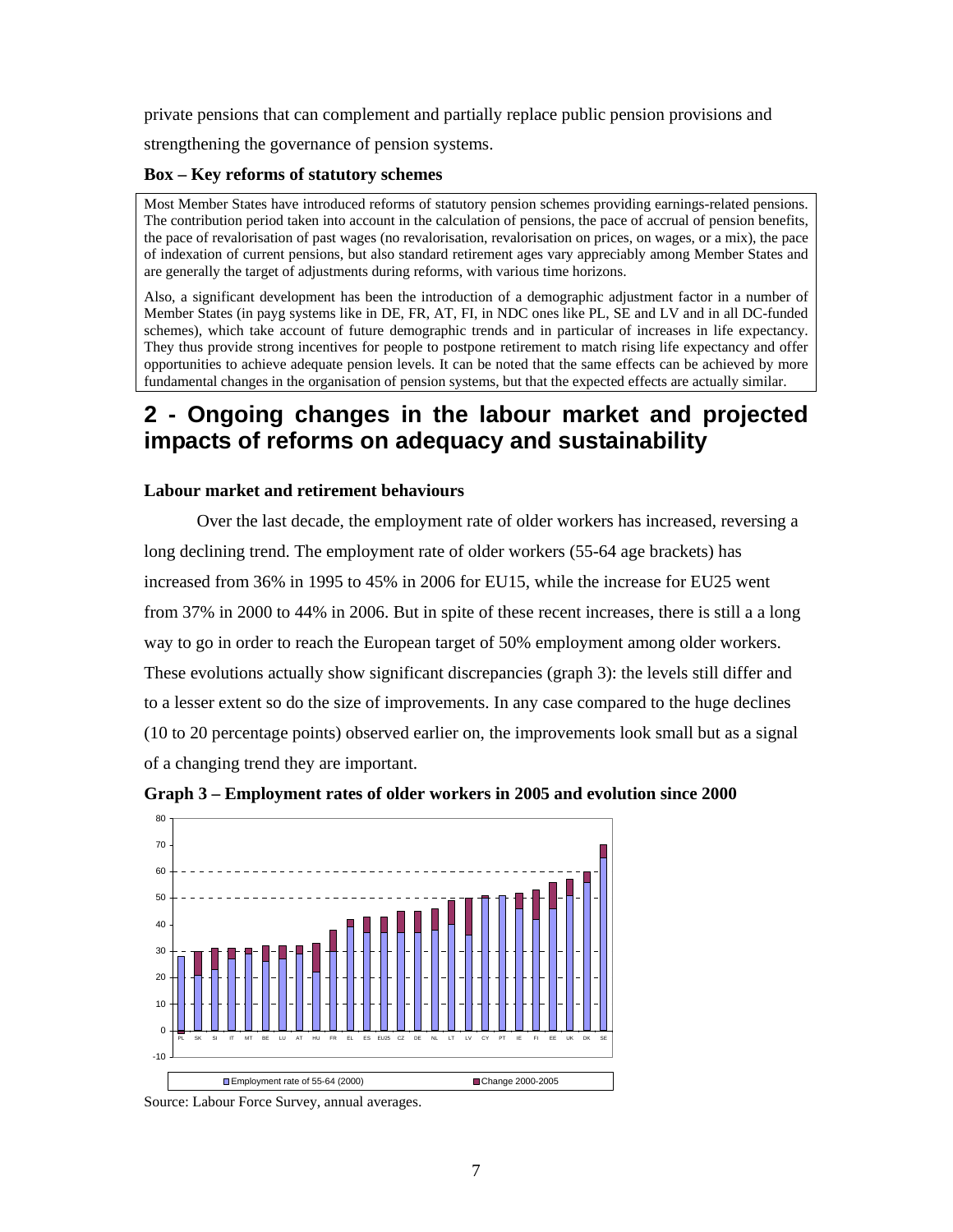Actually, the stabilisation of employment rates took place in the mid 90's and the reversal in the late 90's, with the trend accelerating in early 2000's (graph 4). Earlier, the employment rate also increased in the late 80's following favourable economic situation at the time, but declined again in the early 90's with the economic downturn.



### **Graph 4 – Employment profiles by Gender in EU15, 1995, 2000, 2005**

Chart : Employment rate profile of older men and women aged 50-69 in the EU15 by sex and individual year of age in 1995, 2000 and 2005

Source: Employment in Europe 2007, forthcoming.

There are composition effects at play (in particular younger baby-boom generation entering the age brackets 55-59 and mechanically increasing employment rates), but these cannot account for the change observed. The forthcoming 2007 issue of Employment in Europe Report provides some decomposition: between 2000 and 2006, while the overall increase of employment rate of 55-64 was of 7.2 percentage points, one fifth (1.3 p.p.) is linked to the change in the older workers' population structure. Though the contribution of this composition effect is relatively higher for men than for women (Graph 5), the net contribution from the shift in employment rates was clearly more substantial.





Source: Employment in Europe 2007, forthcoming.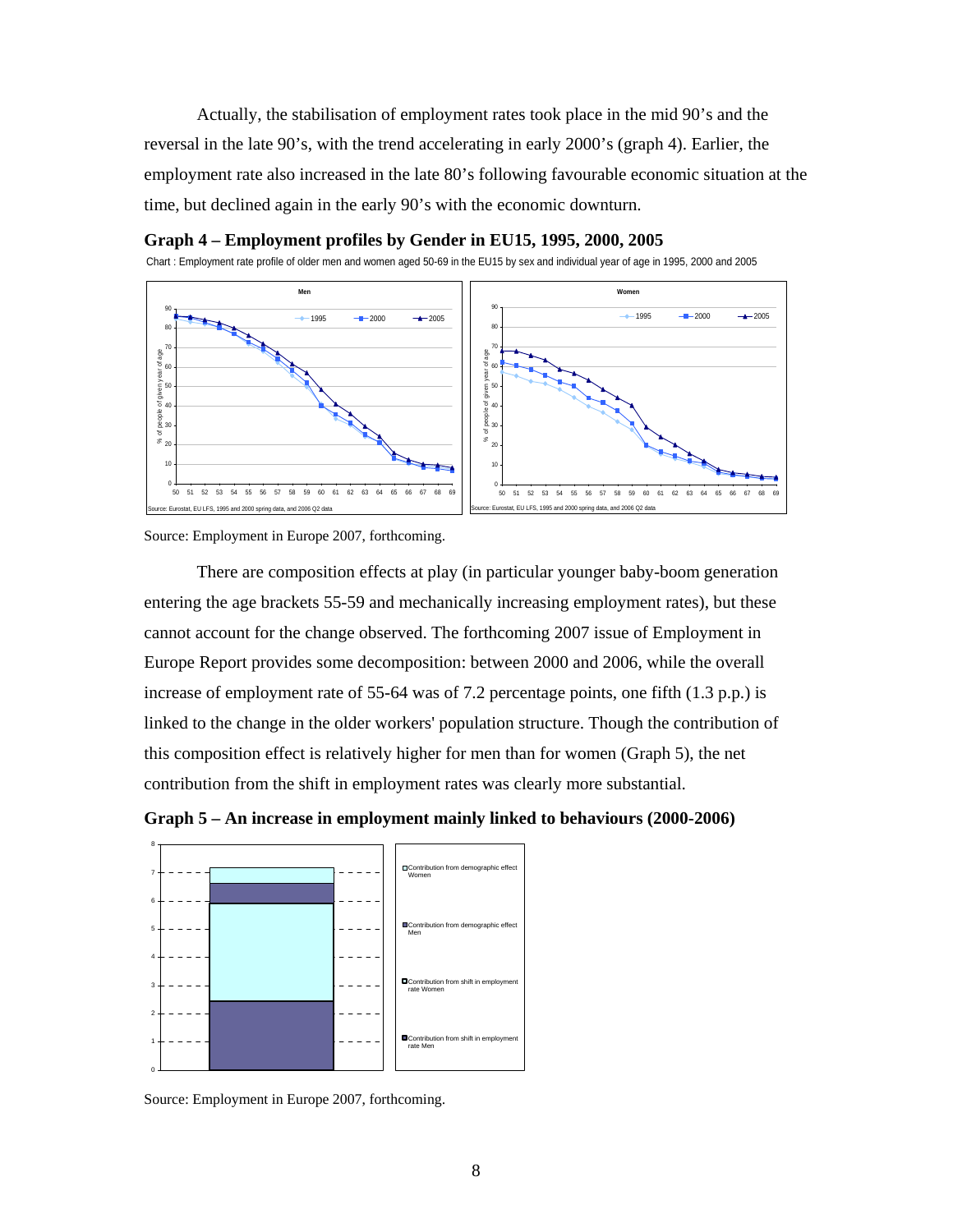Part time work strongly contributes

The increase in employment of older workers over the last decade is partly due to an increase in part-time work, notably among men. The share of part time employment among older workers has been significantly increasing within EU throughout the last decade. It now reaches nearly 25% for EU15 (22.5% EU25 and 22% EU27). It should be noted that this trend is not only accounted for the structural increase in the employment rate of women who are more often working part-time, as the share of part-time work among women increases slightly over the period, while it increases steadily among men (graph 6).





*Source: Labour Force Survey, quarterly data (2nd quarter). Note: double scale.* 

During 1995-2000, half of the increase in employment of older workers in EU15 was accounted for by increases in part-time employment. The trend slowed down for the period 2000-2006, though about one third of the net increase in employment of older workers is accounted for by part-time work (about 30% of the increase during 2000-2006 for EU25).

### Direct transitions from employment to retirement

The most frequent reason for workers to leave their last job or business is specifically for retirement (about 35%). Other reasons include early paths out of the labour market such as early retirement (nearly 20%), illness and disability (about 15%), the job ending through dismissal or redundancy (20%) and other reasons (10%). Direct transitions from employment to retirement among 55-64 old workers represent an increasing share of exits from the labour market in EU15 though a decline can be observed between 2000 and 2006 in EU25 (graph 7). On the other hand, while the frequency of early exits has declined in the last decade in EU15, it remained roughly constant in recent years for EU25. Moreover, the share of exits due to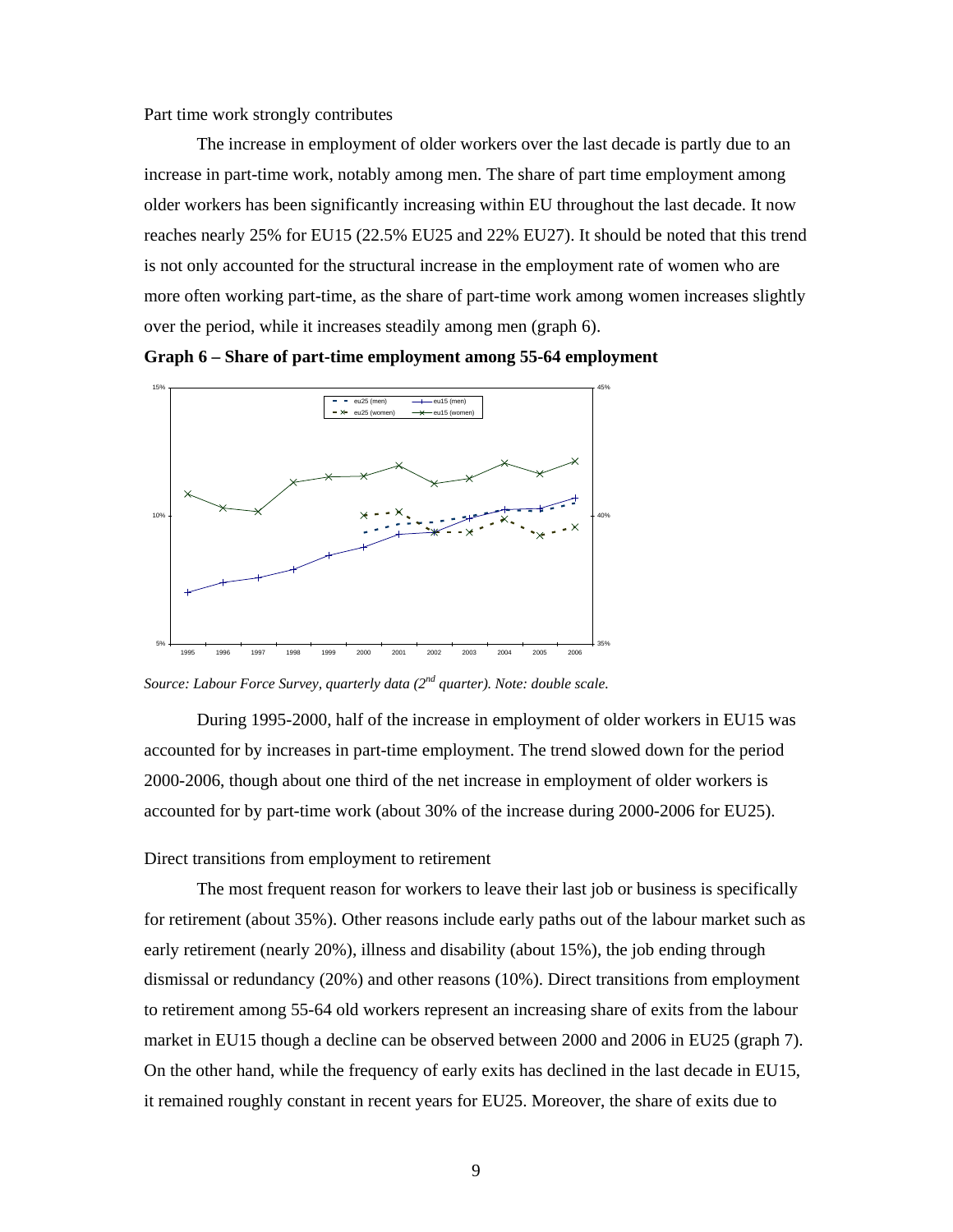lack of employment is also increasing in recent years, highlighting the need to develop employment opportunities for older workers.



**Graph 7 – Reasons for leaving last job or business for older workers aged 55-64** 

Source: Labour Force Survey, annual averages.

### **Some risks of divergence: between Member States, between genders and qualifications**

While labour market outcomes are showing more positive developments than in previous decades with a recovery in recent years, there are also risks that these improvements have not spread. Improvements may occur in some MSs and not in others, they can affect men and women differently and skilled or low skilled labour forces may also see disparate results.

**Graph 8 – Non convergence between Member States? Average standard deviation of employment rates for 55-64 and for 25-54 (1983-2006)** 



Source: Labour Force Survey. Note: Total for all Member States available, EU\* for a group of Member States where are available all the period long (BE, DK, DE, IE, EL, FR, IT, LU, NL, UK).

The improvements in older people's employment differ greatly between countries. It is worth noting that progress can be slower in Member States where employment rates of older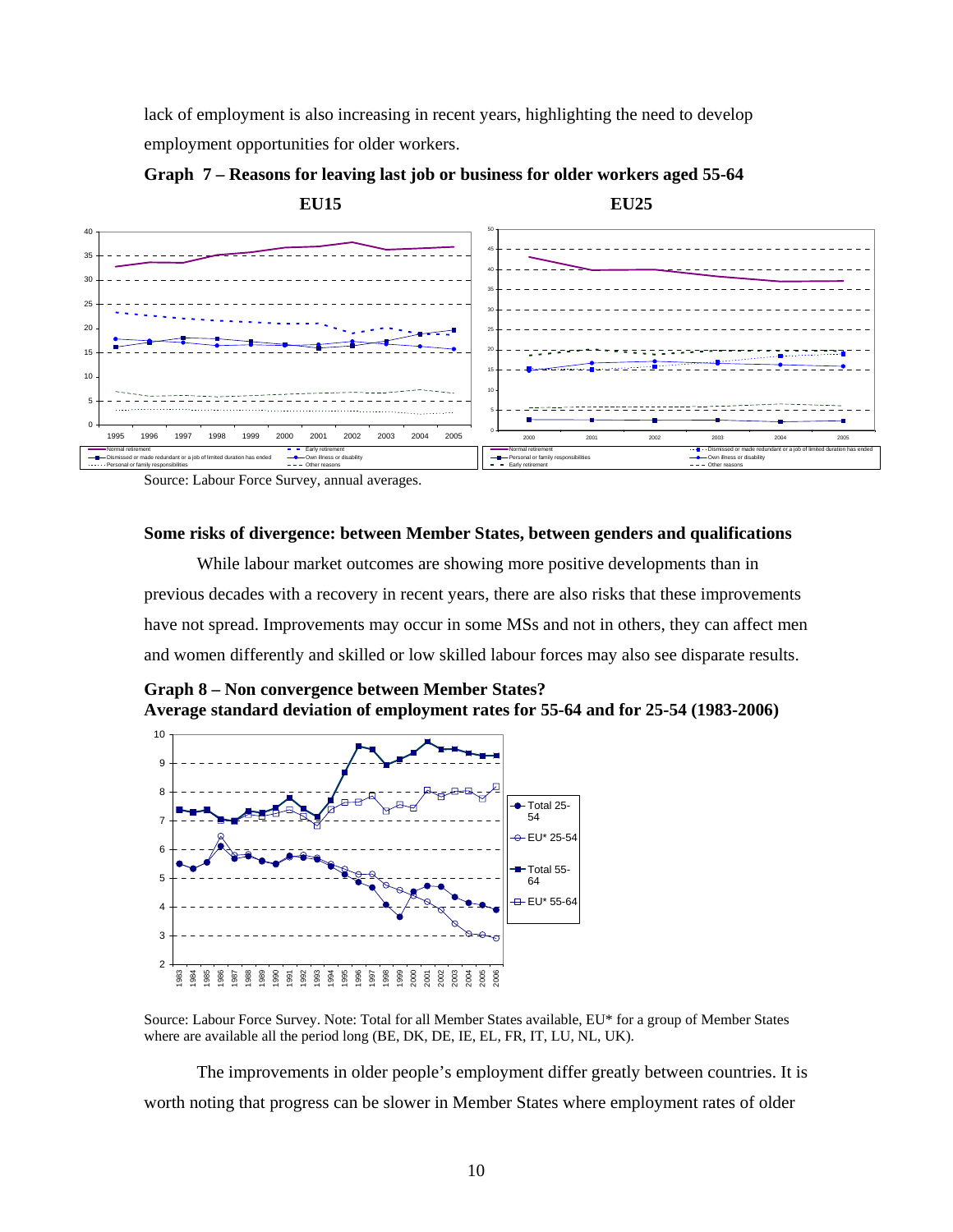people are already lower. The analysis shows that while there is convergence over the last two decades for the employment rates of the 25-54 population, there is divergence among the 55- 64 age bracket (Graph 8), especially since the mid 90's where on average a positive trend is observed.



**Graph 9 – Slow convergence between men and woment? Employment rates by gender for 55-64** 

Source: Labour Force Survey.

While the employment rate of 55-64 has increased by 7 points since 2000 in the EU25, the increase is 6 points for men and 8 for women (graph 9). The catch-up is then a slow one, and levels remain very uneven, with 36% for women and 53% for men. In this context, there is a need to pay particular attention to the situation of women when they come closer to the retirement age. More generally, as employment rates among 25-54 remain very unequal (86% for men and 70% for women), it is clear that gender differences in regards to employment can have strong consequences for pension outcomes.



**Graph 10 – Divergence between skill levels? Employment rates of men 55-64 (EU25)** 

Source: Labour Force Survey.

Since 2000 the increase of employment rate among 55-64 year olds has been relatively slower for the less qualified within the EU25: it has been 5 points for the less qualified, compared to 6 or 7 points for medium or highly qualified (graph 10). At the same time the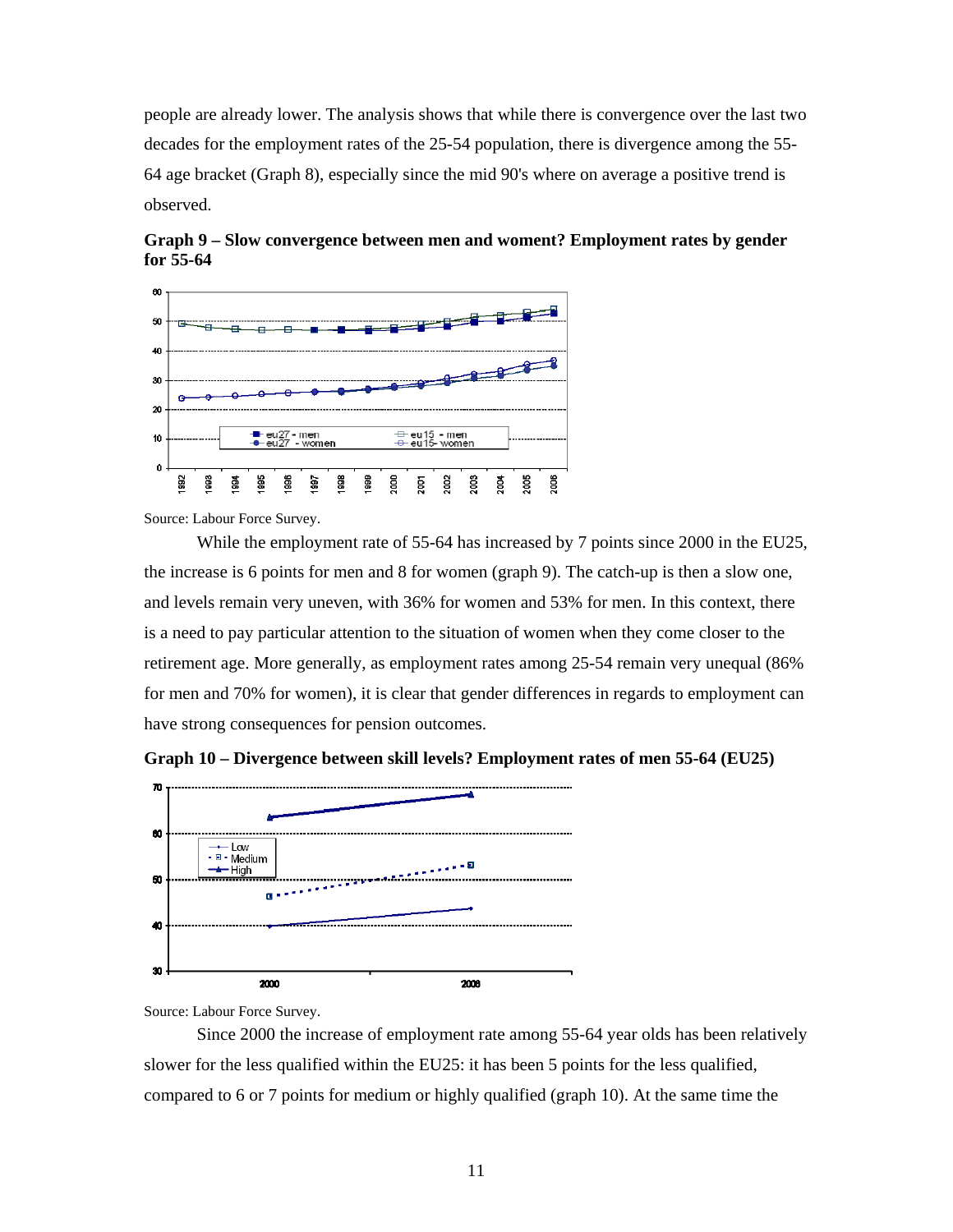evolution of employment rates for less qualified was more favourable for the age bracket 25- 54, probably reflecting targeted employment measures.

These uneven employment trends are raising some concerns especially in regards to the future adequacy of pensions, as working longer is central to accruing pension rights.

### **Future developments: the key channel of working longer**

A key dimension of pension systems is that they relate not only to the current situation of older people but also to future developments, which are influenced by enacted reforms. In view of the potential high costs implied by the ageing of populations, most Member States are engaged in significant reforms of their pension systems, which will clearly impact on future pension benefits. Indeed, reforms are generally aimed at curbing the overall rise in pension expenditures, as expressed as a share of GDP.

### For individuals: replacement rates

To look at reform impacts from the perspective of an individual, the Social Protection Committee (SPC) has developed a highly theoretical instrument: theoretical replacement rates, calculated by Member States for 2005 and 2050 (see ISG report  $2006^3$ ). The work carried out highlights that reforms of statutory schemes will often lead to a decrease in replacement rates at given retirement ages, which also reflects the trend towards an increase in life expectancy at 60 or 65 (see 2007 Joint report on Social Protection and Social Inclusion, supporting documents, section  $3.3<sup>4</sup>$ ).





*Source: Stylised illustration from ISG results on gross replacement rates.* 

l

 $\frac{3 \text{ http://ec.europa.eu/enpoloyment social/social protection/docs/isg repl rates en.pdf}}{4 \text{ http://ec.europa.eu/enpoloyment social/social inclusion/docs/2007/joint report/sec}.$  2007 329 en.pdf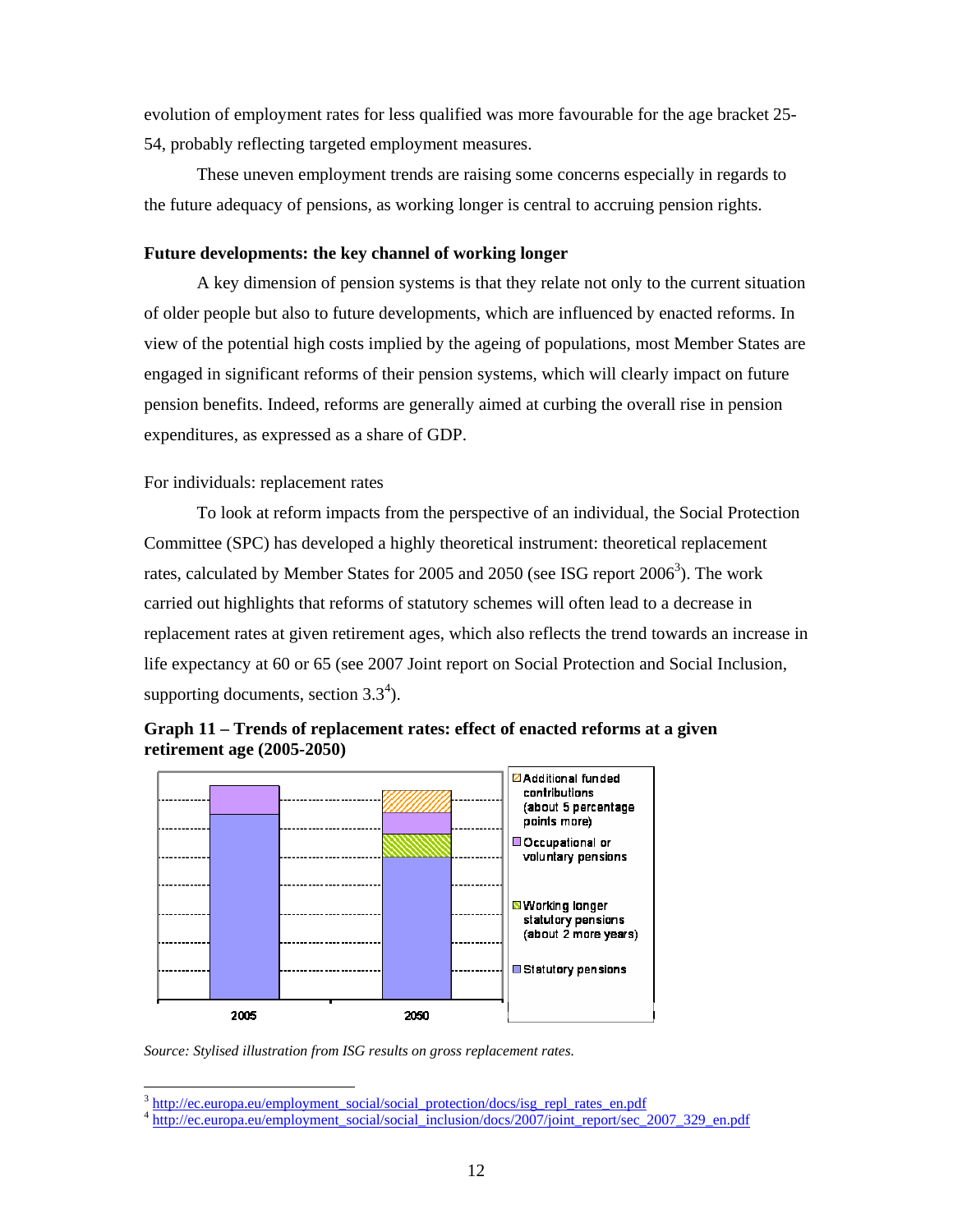It should be noted that the evolution of replacement rates is assessed for given retirement ages and given contribution length, while most pension reforms actually plan an increase in at least one or both of these parameters. There are also calculations available even more hypothetical - on private pension provision and the impact of working longer (graph 11): in an average Member State a combination of private pension savings that amounted to 5 percentage points over the working life and an increase in retirement age of two years would roughly maintain the 2005 replacement rate. This clearly highlights the risks for future adequacy of an insufficient increase of employment rates among 55-64.

These calculations are highly hypothetical and in particular assume that private pension promises are kept. Therefore it may be appropriate to comment on private pensions as a growing part of future incomes of retired people. It should be noted that as it is an average it does not say anything about the likelihood that lower income groups would be able to opt for private pension provisions in the same way as higher income groups. But it shows the extent to which future retirement income will depend on private provision. We know from recent OECD work that lower income groups are less likely to opt for private pension provision (see notably Förster and Mira d'Ercole, 2005).

From a collective point of view: expenditures and public finances

l

The collective outcome of the pension reforms can be measured by the impact on public pension expenditures – using the results of the projections carried out by each Member State in a coordinated framework (AWG). The latest set of pension expenditures projections produced by the Economic Policy Committee's Working Group on Ageing (AWG) show that changes in employment rates of older workers and drops in the benefit ratio<sup>5</sup> play a major part in decoupling public pension expenditure growth from the increase in the old-age dependency ratio.

The demographic pressure alone would result in an increase of the ratio of pension expenditure to GDP, but actual growth is expected to be much more modest. It is particularly interesting to compare 2005-2015 with 2015-2030 (graph 12). For the first ten years, the overall trend is actually expected to be negative as the increase in overall employment, the reduction in benefit levels and less people actually applying for pension benefits overcompensate. The latter reflects mostly the assumptions on people retiring later.

<sup>&</sup>lt;sup>5</sup> This corresponds to a decline of average pensions in relation to average wages, as the former are projected to increase at a slower pace than the latter.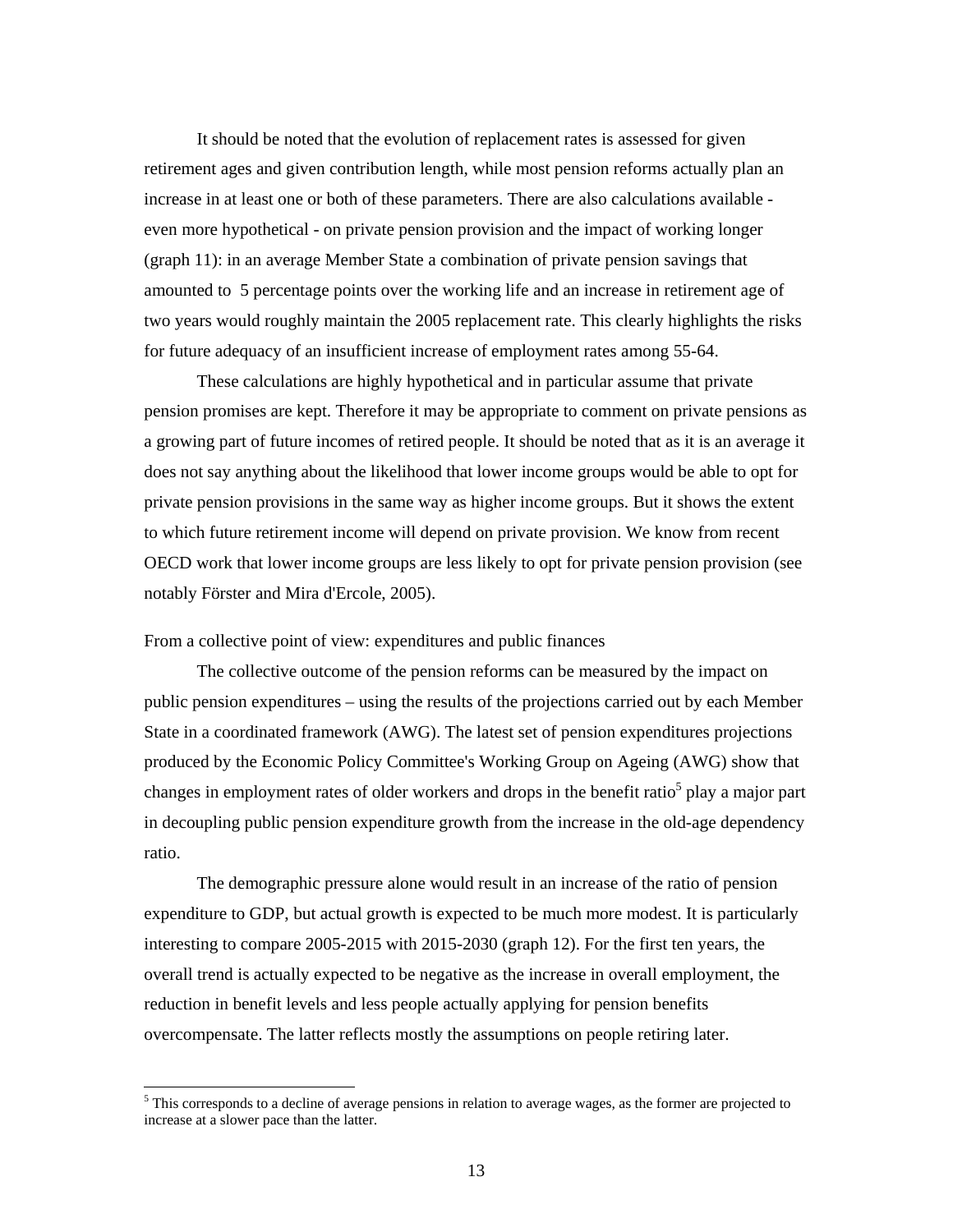

**Graph 12 – Trends of pension expenditures (2005-2050)** 

Source: Illustration from AWG results on pension projections.

In the second period (2015-2030), the projections do not assume much further progress on employment and less on retiring later, but the reduction in benefit average ratio is more marked. After 2030, almost all the expenditure stabilisation results from reductions in level of public pensions. This corresponds to the results presented earlier on individual replacement rate trends.

Clearly these are projections and they are to be seen more as an invitation to think about policy priorities than as forecasts of what could happen ; policy innovation is what they should initiate not feeling depressed over gloomy prospects.

# **3 - New reform issues**

### **Concerns about equity and poverty**

Risks related to inadequate pension provision

As underlined in the 2006 Synthesis report on pensions and in the 2006 EU Sustainability report, adequacy and sustainability of pensions cannot be achieved separately: they are mutually reinforcing in a virtuous or vicious circle. Indeed, achieving sustainability at the cost of a significant decline in the future relative level of pensions would put the reform strategy at risk of unexpected demands for revaluation of pensions. By the same token, promises of pensions without sustainable financing raise questions as to the capacity of pension systems to effectively deliver.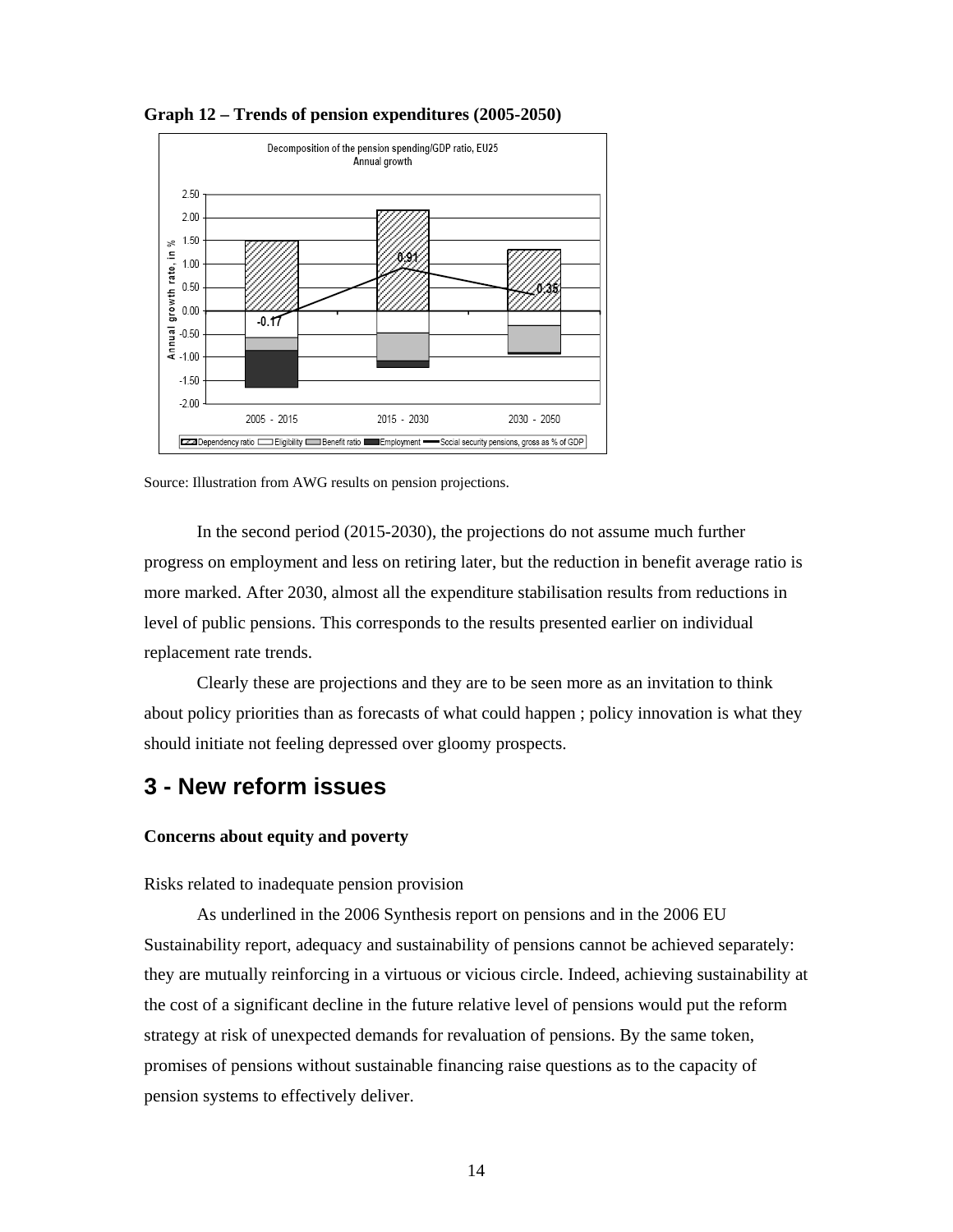**Graph 13 – Projected evolutions of theoretical replacement rates (TRR) and pension expenditures for public pension schemes** 



Source: ISG and AWG projections (public pension schemes include the funded tier of statutory schemes).

And the evolution of theoretical replacement rates is linked to the evolution of pension expenditures. Member States with more positive developments of theoretical replacement rates appear to face more significant challenges as regards their future pension expenditures (Graph 13 for public statutory pensions) and are generally relatively less advanced in the process of pension reform (it should be noted that reforms up to 2004 are taken into account and that some Member States introduced significant reforms since then).

### A revival of Minimum schemes

l

Besides general earnings related schemes, minimum income provisions for older people have an essential role in alleviating or reducing poverty risk amongst the elderly. <sup>6</sup> In a number of Member States the number of beneficiaries of minimum income benefits has been declining in recent decades, reflecting progressive maturation of pension schemes, improvements of benefits levels and an increase in participation rates.

In a number of Member States, the risk of poverty for people in retirement ages is currently higher than for the active population, though poverty gaps are lower, most probably reflecting the effect of minimum benefits. Older women and oldest people are particularly at risk of poverty, mainly reflecting past accruals and ongoing indexation of pensions. Nevertheless, one should note that needs may be different and these numbers do not take good account of in kind benefits and housing costs (imputed rents).

Member States are trying to maintain or even improve basic income protection, while pension reforms also tend to reduce the level of replacement rates for a given career length

 $6$  See SPC study on minimum income provision for older people (2006).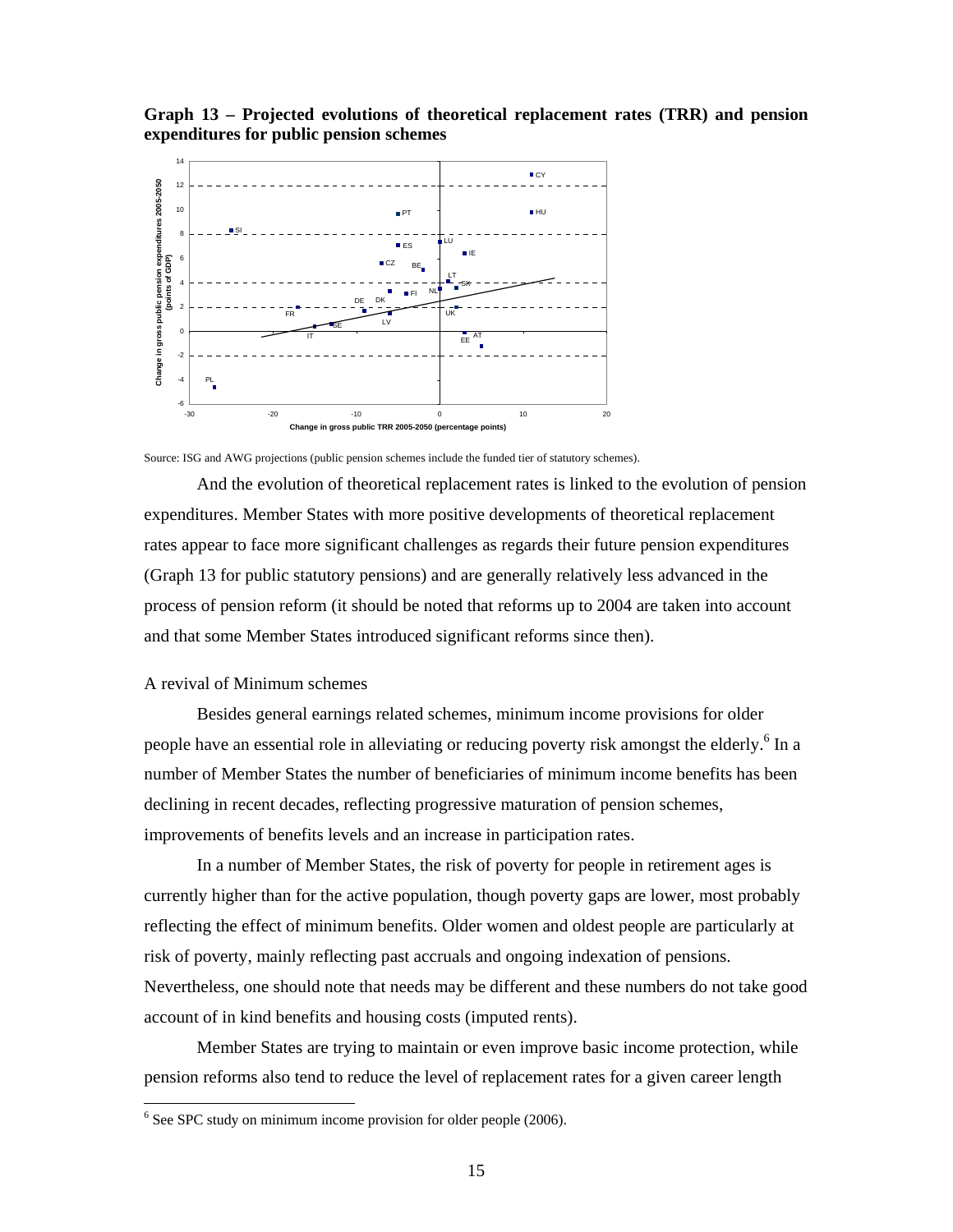and profile. Future developments in the role of minimum income provision for older people are difficult to assess as in coming decades contradicting trends will be at play: maturation of pension schemes and increase in female workforce participation will continue, while effects of past unemployment levels and an increase in partial employment as well as the effect of recent reforms (that often translate in a decrease in benefit levels) will begin to develop. In this respect, it seems essential to develop tools to monitor these possible future developments, through further prospective analysis on trends at play, for instance through theoretical replacement rates or dynamic (panel) micro-simulation models.

Partially as a result of the indexation rules, including those influenced by automatic adjustment mechanisms, replacement rates of people will lag behind the general evolution of incomes to various extents and sometimes substantially. Of course those with good pensions at the moment of retirement will still have good pensions even 20 years after retirement. But what about others, notably women and the oldest pensioners?

While many reforms can reduce the average level of pensions, Members States pay attention to guaranteeing a decent minimum to all. In that respect, it should be noted that incentives and indexation rules can be designed to benefit or at least not disadvantage those pensioners with modest incomes. Some indexation rules can translate into a worsening of the relative situation of the poorest pensioners, in particular when they grow older. Though from the few evaluations available it does not seem that minimum income provisions generally provide adverse incentives to work longer or save, some provisions tend to make easier the prolongation of active life (notably design of means test).

### **Compulsion vs. incentives: working longer and private pensions**

### Working longer

Choice and options can help, but we should also think about leaving the labour market as a process rather than as one off decision. People may wish to work longer but less intensively and with shorter hours, days or weeks. Incentives do matter – these areas are notably developed by the OECD – and we need to get the incentives right (Graph 14), but we can see that while there is a link, countries with fairly comparable retirement incentives have different labour withdrawal rates.

Most Member States are currently reviewing or reforming the conditions of taking-up of pensions, notably by adapting statutory retirement ages (like for instance DE, DK or UK*)*,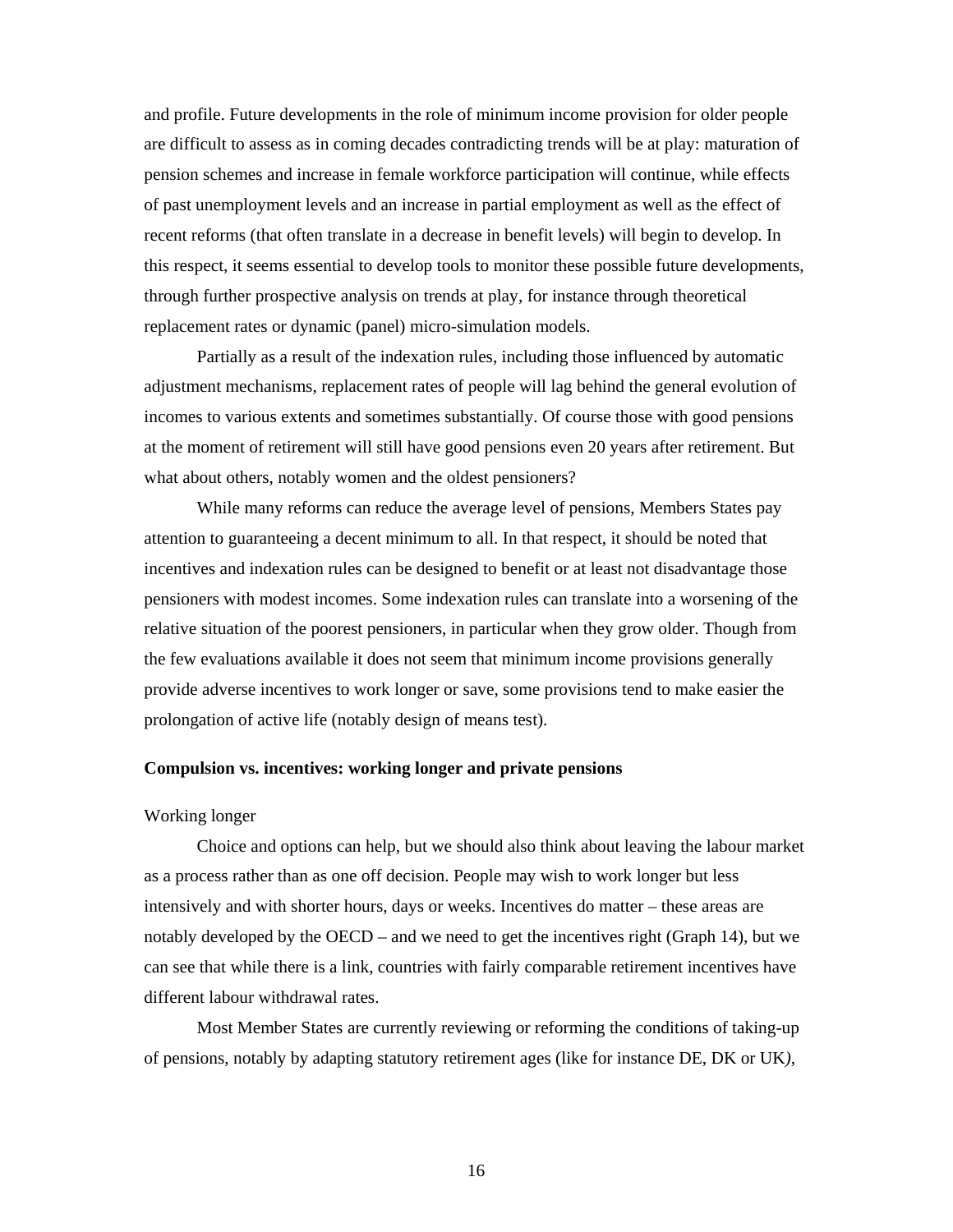by introducing more flexibility in the choice of the path from work to retirement<sup>7</sup>, and also by reviewing conditions of early exits from the labour market.





Source : Illustration from SPC report on flexible age of retirement (forthcoming), Replacement calculations from EU Commission-OECD

More flexibility in retirement age can be achieved through appropriate incentives to prolong working lives, but also through partial pension and possibilities to combine pensions with earnings. The strength of incentives to work longer appears as a key issue for the design of flexibility in retirement age. If incentives are too weak, this is a encouragement to retire earlier, and if incentives are too high, costs for public finances can be significant in the event of significant increase in average retirement age (notably as at higher ages, there is a risk to subsidise those who would have in any case postponed retirement). Besides, incentives should be strong enough for lower wages, both for efficiency (sustainability) and adequacy grounds. For the latter, reviewing the incentive structure should take place in respect of minimum income provision.<sup>8</sup> But for lower ages (in particular before 60), the emphasis should be less on incentive structures than on restricting possibilities to exit the labour market before standard retirement age (except perhaps for special conditions, such as hazardous jobs).

Introducing more flexible retirement provision not only requires a careful design of the structure of incentives but also that appropriate information is provided to beneficiaries. This is a difficult question that requires long term efforts, as experience suggests that even when individuals are provided with the information on their pension entitlements, they do not

 $\overline{a}$ 

 $7$  The SPC has adopted a study on flexibility in retirement provision in April 2007, that will shortly be available on the following web address: http://ec.europa.eu/employment\_social/social\_protection/pensions\_en.htm 8 See also SPC study on minimum income provision for older people, available on the following web address: http://ec.europa.eu/employment\_social/social\_protection/docs/SPC%20Study%20minimum%20income%20final .pdf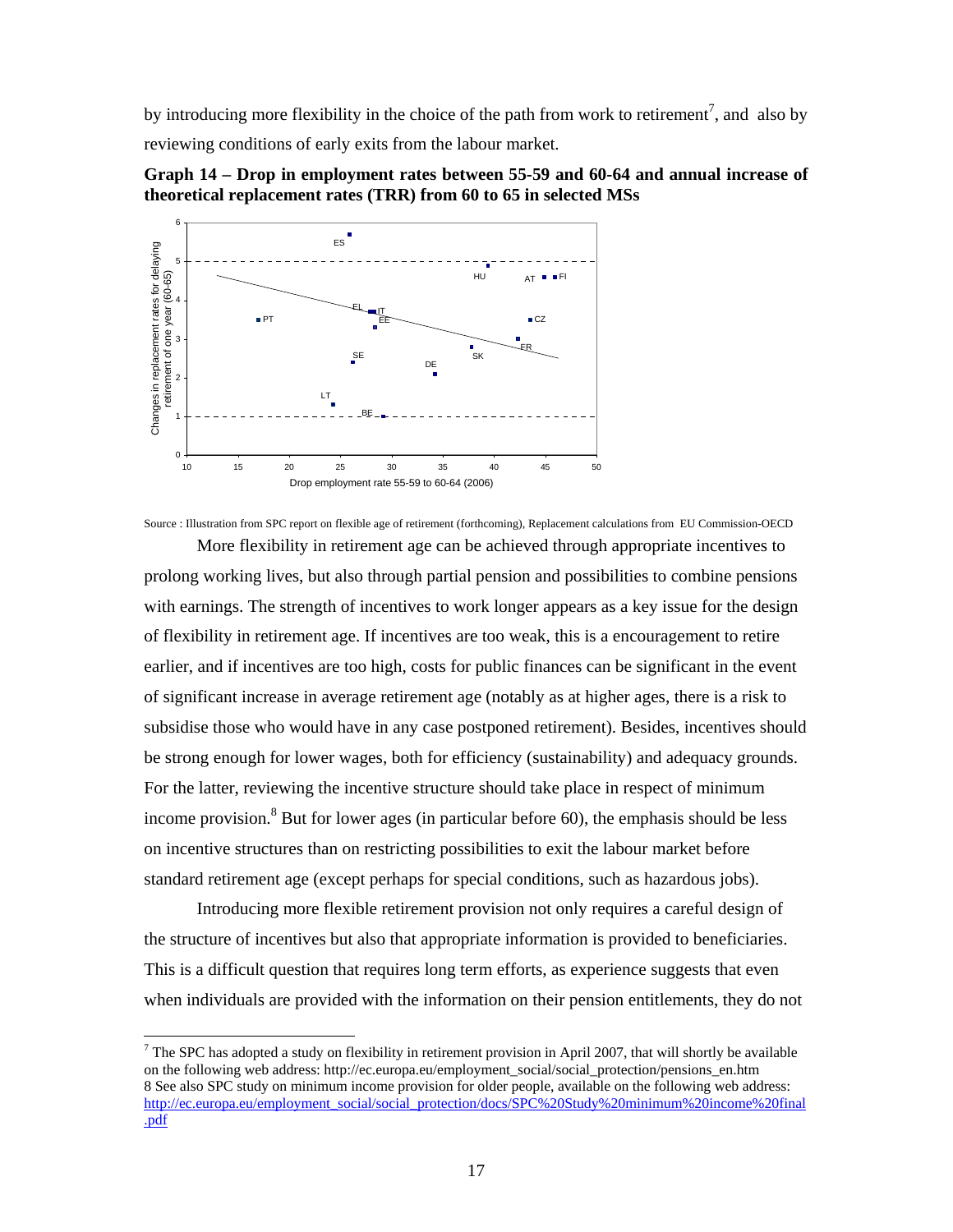necessarily understand the consequences of different retirement choices in a context of changing rules. This also highlights the importance to define minimum provision (for instance ceilings on pension benefits and/or on eligible age) which ensure adequate retirement incomes by restricting the scope for choice.

The impact of pension reforms on effective retirement age and on employment on older workers also depends to a great extent on other factors, most notably opportunities on the labour market for older workers, which depend both on employees abilities to continue working above 55 (health status, training opportunities) and employers attitudes towards older workers.

### Private pensions

l

The trend towards a decline in prospective replacement rates at a given age results in various adjustments not only in statutory schemes (pay-as-you-go also possibly including a funded tier) but also in private pension schemes in some Member States. The contribution of private pensions will benefit people who are actually covered and thus a significant share of pensioners will rely only on the contribution provided by statutory schemes.<sup>9</sup>

Hence there is whole set of measures in Member States to encourage them to do so. One obvious option is to go through employers and social partner agreements – occupational pensions. One other option is fiscal incentives – but costs to public budgets can be substantial and concerns have been articulated on distributional impacts. There is a also a key debate about making such savings compulsory – some countries have done so notably in the North of Europe and in Eastern Europe. Recently, IT and the UK have moved for a so called Opt Out solution. Compulsory and opt out schemes have specific characteristics which distinguish them from traditional private funded systems in terms of freedom and choice on the one hand and risks and security on the other.

### **How to fully restore social and financial sustainability?**

Pension reforms, employment and growth are interdependent. Working longer refers not only to pension reform, but also to a number of aspects including various paths out of the labour market (early exits), training, discriminations and more generally labour market opportunities for older workers. Increasing employment opportunities for older people is vital for both achieving employment goals and supporting sustainable growth, thereby allowing the maintenance of a high level of social protection in an ageing society.

<sup>&</sup>lt;sup>9</sup> See Joint report on Social Protection and Social Inclusion, 2007, supporting documents, section 3.3 for a presentation of issues linked to representativeness.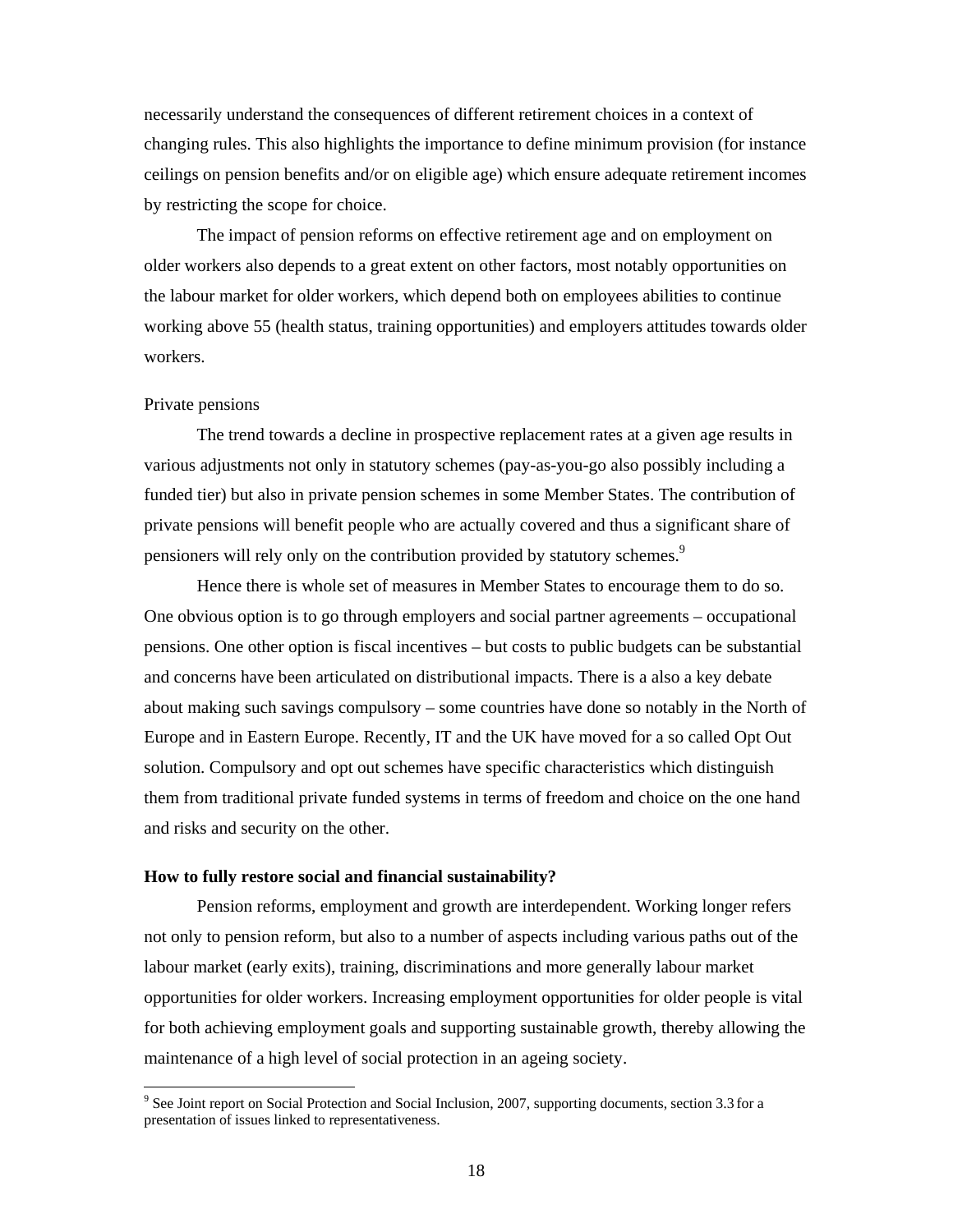Pensions constitute a major part of public expenditure in almost all countries and a financially sound public pension system is essential to the sustainability of public finances as a whole, which in turn supports overall growth and economic performance. On the other hand, a successful improvement of competitiveness and productivity can create room to manoeuvre for pension reform.

Pension systems and labour market performance have close ties. Pension systems embed incentives that affect the labour supply of older workers, while a high level of employment also ensures high levels of contributions into the system. Contributions required for the financing of pension systems also affect labour costs and, consequently, labour demand. Higher contribution rates can result in reduced labour demand, while overly generous benefits can reduce labour supply, thereby aggravating labour market imbalances. Both benefits and contributions need to be considered in the context of their impact on the functioning of labour markets. These issues should be distinguished from moving to funded pillars and diversification of systems as these can take place and do within the all systems, which is a somewhat different trend.

Furthermore, we know that today's assumptions on life expectancy, growth, employment (policies could be more successful than assumed in the projections), demography (think about migration) may be more or less accurate tomorrow or in five years. Some member countries have therefore built in automatic adjustment mechanisms – the benefit calculation adjusts for each individual to expected life expectancy at this very moment. Employment and growth trends are systematically considered when indexation of benefits is fixed or if the income base for benefit calculation is determined. This leads to automatic adjustments and should reduce the gaps between assumed expenditure trends and real trends. Other member countries have opted for (often in addition to) compulsory regular reviews of the accuracy of the assumed trends. Hopefully independent experts submit a review pointing to any discrepancies which have emerged and governments will then be obliged to consider appropriate policy responses.

# **4- Conclusion**

It is widely accepted that working longer is a key method to balancing the adequacy and sustainability of pension systems. Therefore we need a lot more action on working longer, including making sure that retirement systems do not give the wrong but the right messages, and that labour market reforms are made to improve employment opportunities for older workers.